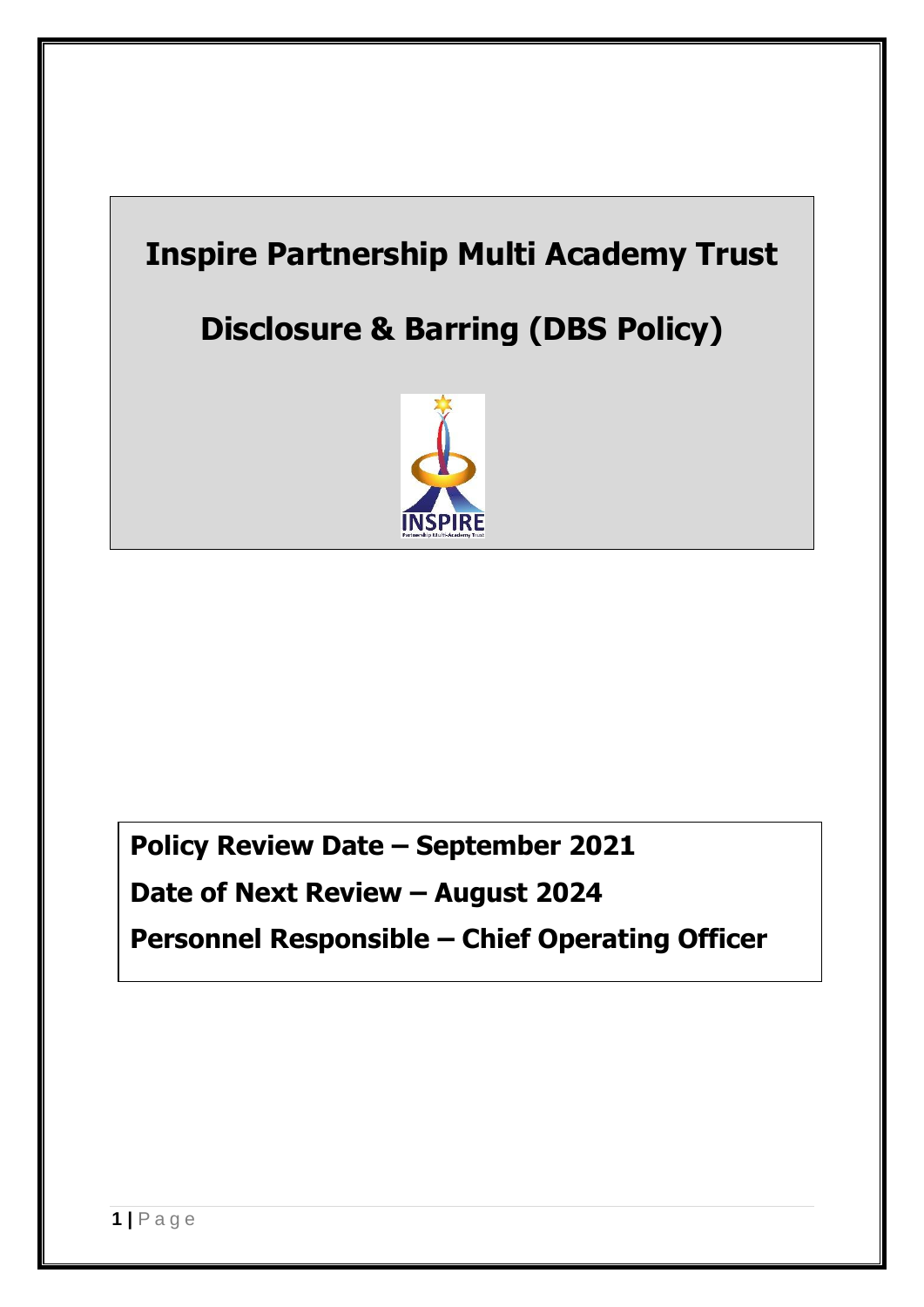## **CONTENTS**

# **Part 1**

The DBS and links to safer recruitment

## **Part 2**

Policy Statement on the Recruitment of Ex-Offenders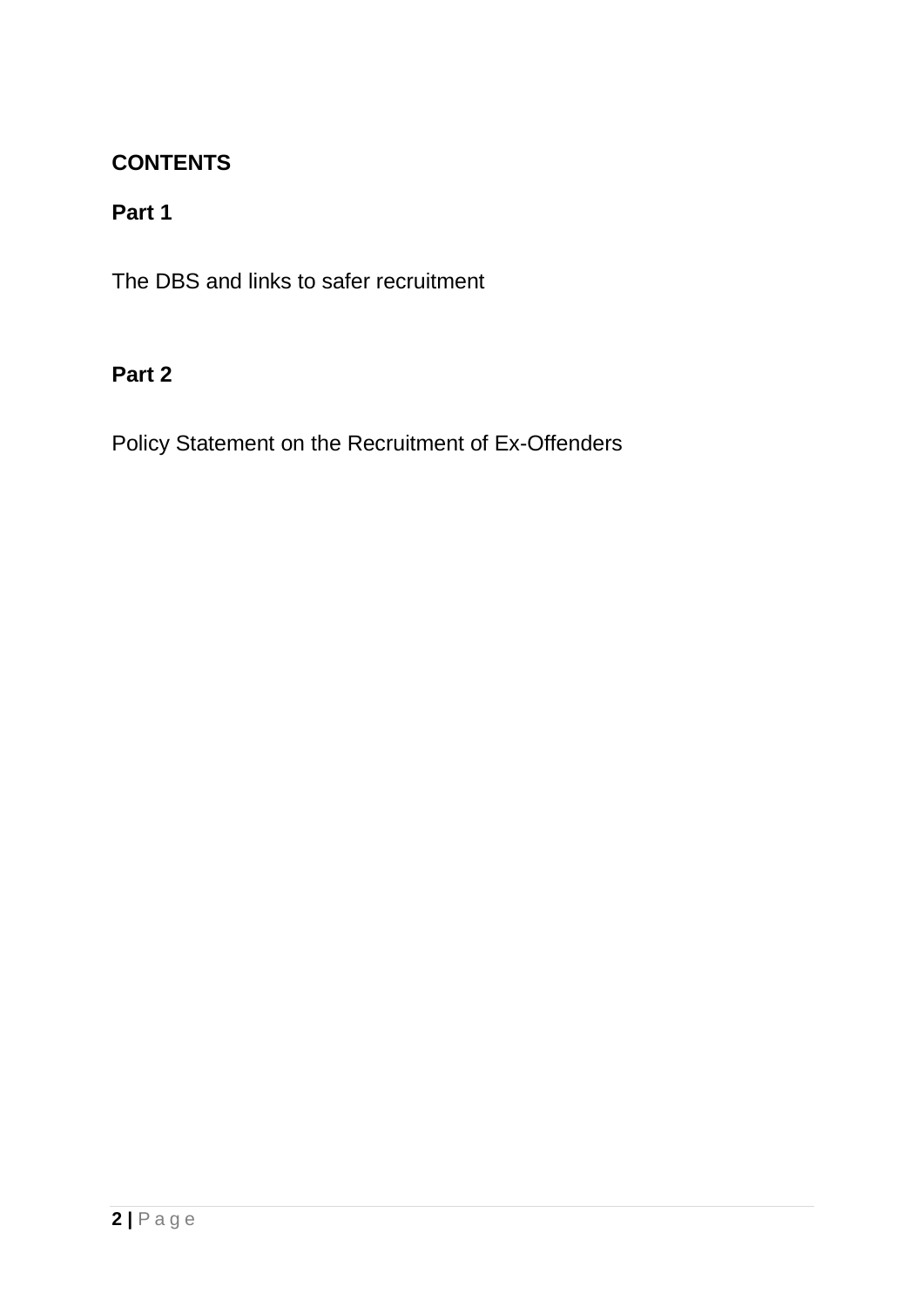### **PART 1:**

### **The Disclosure and Barring Service (DBS)**

#### **Aims of Policy**

To ensure staff understand

- The process in which the Trust undertakes DBS checks
- The implications when recruiting new staff.
- The implications for visitors, contractors, agency staff and lettings.

#### *This policy will be updated in line with changes in legislation.*

As an organisation using the Disclosure and Barring Service (DBS) to assess applicants' suitability for positions of trust, Inspire Partnership Multi Academy Trust complies fully with the DBS Code of Practice and undertakes to treat all applicants for positions, fairly

## **1. Introduction: Links to safer recruitment and child protection**

1.1 The Disclosure and Barring Service (DBS) helps employers make safer recruitment decisions and prevent unsuitable people from working with vulnerable groups, including children. It replaces the Criminal Records Bureau (DBS) and Independent Safeguarding Authority (ISA).

They are responsible for:

- a) processing requests for criminal records checks
- b) deciding whether it is appropriate for a person to be placed on or removed from a barred list. The DBS 'barred lists' include individuals who they have deemed unsuitable for working with children and adults
- c) placing or removing people from the DBS children's barred list and adults' barred list for England, Wales and Northern Ireland

1.2 DBS Disclosures provide details of a person's criminal record including convictions, cautions, reprimands and warnings held on the Police National Computer. The Disclosure includes a check of local police records. The Chief Police Officer in each force will decide what, if any, information to provide. Since May 2013 certain old and minor convictions, cautions, reprimands and warnings will not be included (for more information see the DBS website.)

1.3 From 10 September 2012 the government has a new definition of 'Regulated Activity'. The law still requires schools to carry out DBS and Barring checks on all school employees on their establishment.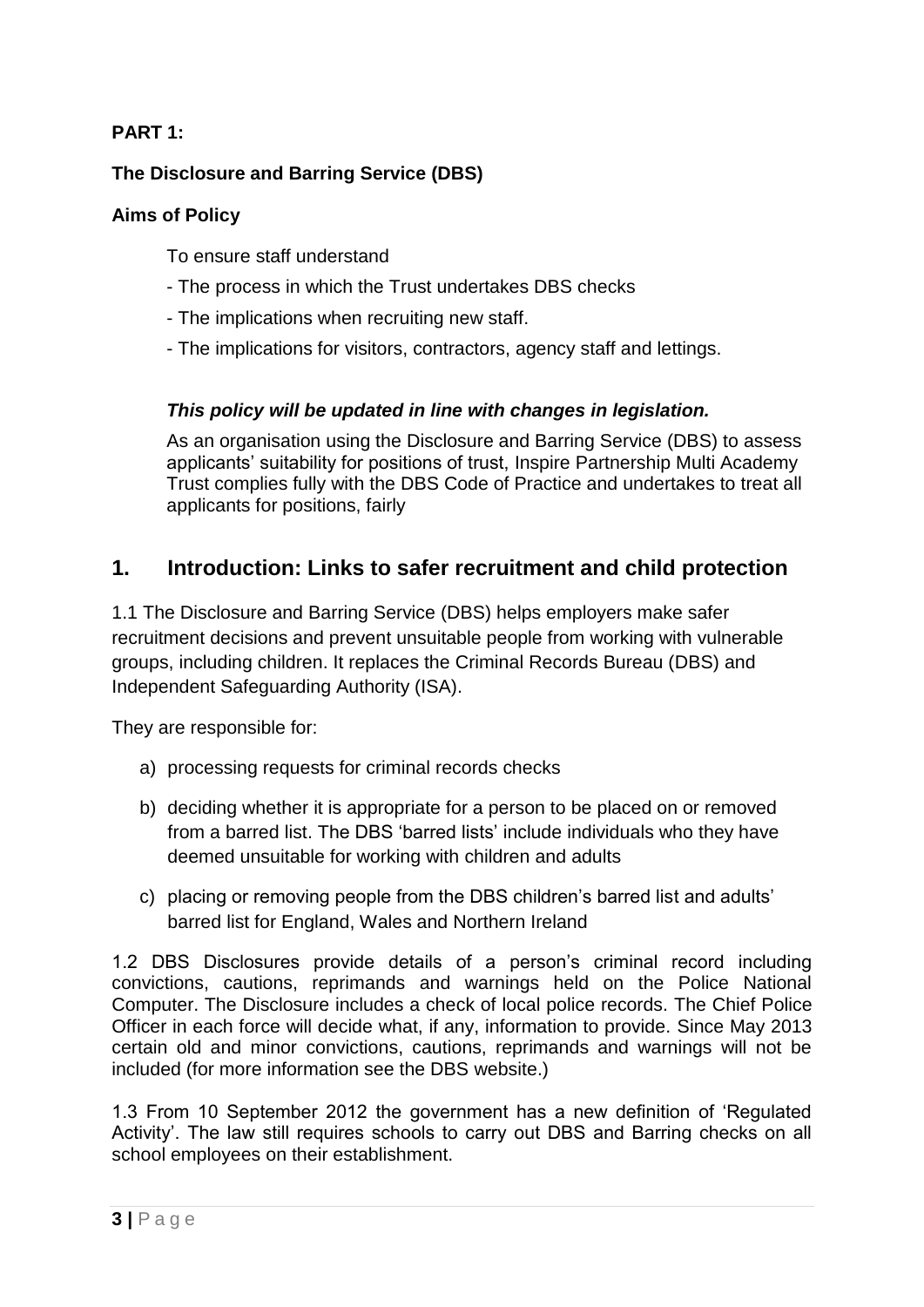1.4 DBS disclosures will be sought for staff who are employed by the school and volunteers who undertake 'regulated activity' (i.e. regularly teach, train, instruct, care for or supervise children, or provide advice/guidance on well-being, or drive a vehicle only for children) which is unsupervised. The following provides further clarity:

- **1.4.1 School Employees**: All posts on the structure are exempt from the Rehabilitation of Offenders Act 1974 therefore all employees are still eligible for enhanced DBS checks including a check on the barred list.
- **1.4.2 Volunteers**: If a volunteer is supervised they do not require a DBS check. However, depending on the circumstances including whether they will have contact with students and duration of visits, the school may undertake an enhanced DBS check.

If a volunteer is unsupervised and undertaking activities that involve:

- Teaching, training, instructing, caring for or supervising students, providing advice/guidance on well-being or driving a vehicle only for students or;
- Working in a specified place with opportunity for contact with students

they are eligible for enhanced DBS checks including the barred list check, provided that this activity is done 'regularly' (i.e. once a week or more, or on 4 days in a 30 day period).

If an external organisation is visiting the academy to do an activity, the lead employee at the school and member of SLT should do a risk assessment to decide if these people are working in regulated activity and if Enhanced DBS checks are required for these people. If the PHeadteacher decides that Enhanced DBS checks are required, it is the responsibility of the external organisation to provide written confirmation that their staff have valid DBS checks for the role they will be carrying out. If the external organisation cannot do this, their staff will not be able to work in the academy.

**1.4.3 School Governors/Trustees :** Governors/Trustees require an enhanced DBS and barred list check.

.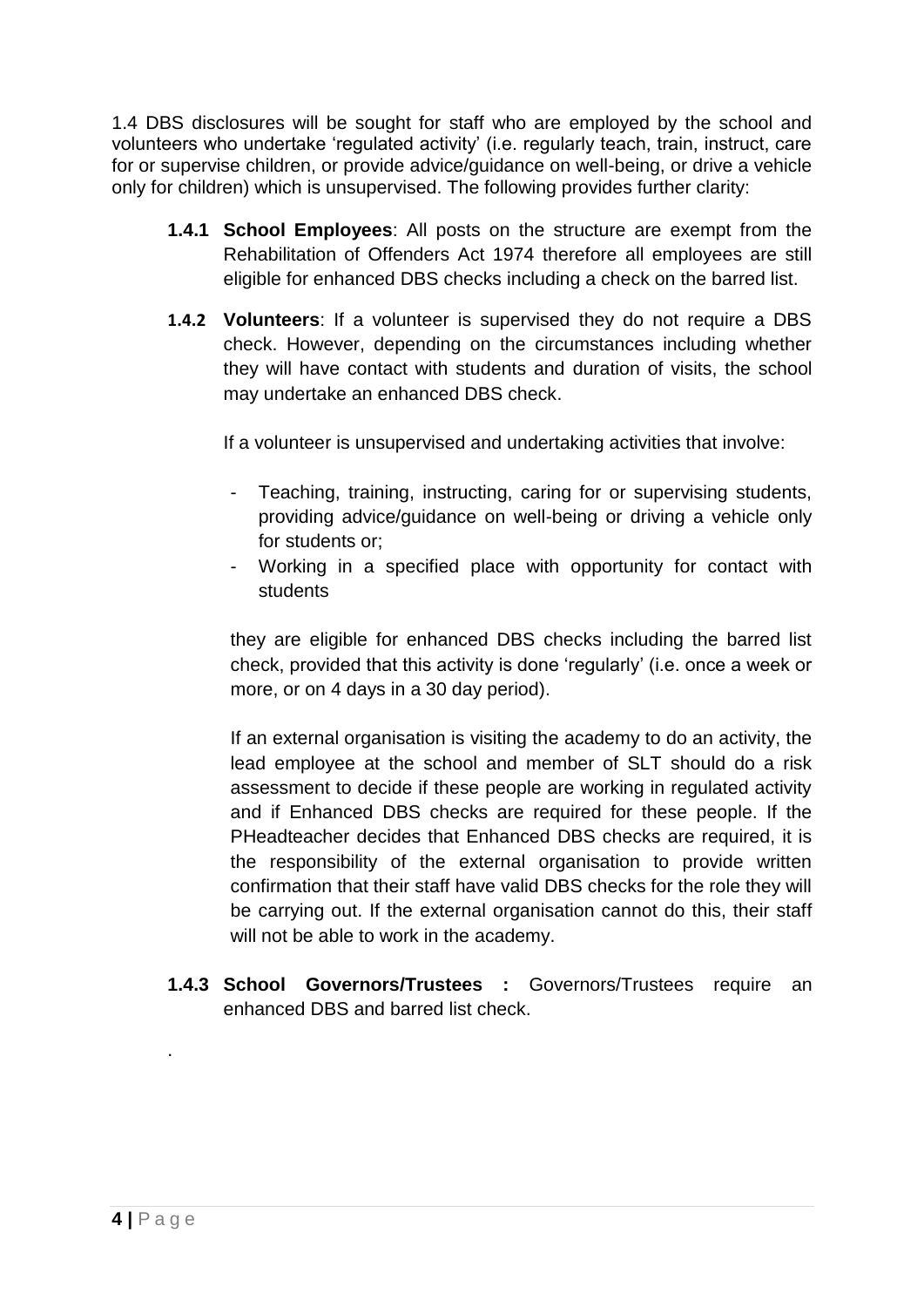1.4.4 **School visitors:** Certain visitors will be required to demonstrate that they have an enhanced DBS check (see section 7 below). However no DBS information is required for:-

Visitors who are in school to fulfil a specific purpose which does not include contact with children;

Visitors meeting a member of staff only (e.g. a parent);

Visitors who are in school on an occasional basis (not regular as defined in 1.4.2 above) who will have contact with children but are supervised by a member of staff at all times.

If in doubt staff must seek advice from the external HR provider.

- 1.4.5 **Supply Teachers:** Supply teachers are required to have an enhanced DBS check (see section 9 below). The agency supplying the individual must confirm the individual is safe to work with students.
- 1.4.6 **Students :** Students who undertake any work with children are required to have an enhanced DBS check. The organisation supplying/arranging the work placement is responsible for ensuring the enhanced check is in place and confirming that the individual is safe to work with children.
- 1.4.7 **Checks on Under 16's:** DBS checks should not be requested for young people under the age of 16. It is not the expectation that persons under 16 will be left in an unsupervised capacity with pupils, therefore DBS checks are not required.

#### 1.5 **Applicants who have lived outside the UK**

- 1.5.1 Newly appointed staff that have lived outside the United Kingdom mustundergo the same checks as all other staff.
- 1.5.2 Individuals who have lived outside the UK in the past five years will need to provide Criminal Convictions Clearance from the country or countries they were residing in, because the DBS cannot generally trace individuals abroad. The individual must contact the relevant Embassy to obtain a disclosure which should not be dated more than 6 months ago at time of receipt.
- 1.5.3 If the school recruits an individual who has lived abroad in recent years prior to appointment, it may be appropriate to check their overseas criminal record as a DBS check may not provide a complete picture of the criminal record.
- 1.5.4 For overseas queries, call the DBS Information line on **0870 90 90 811**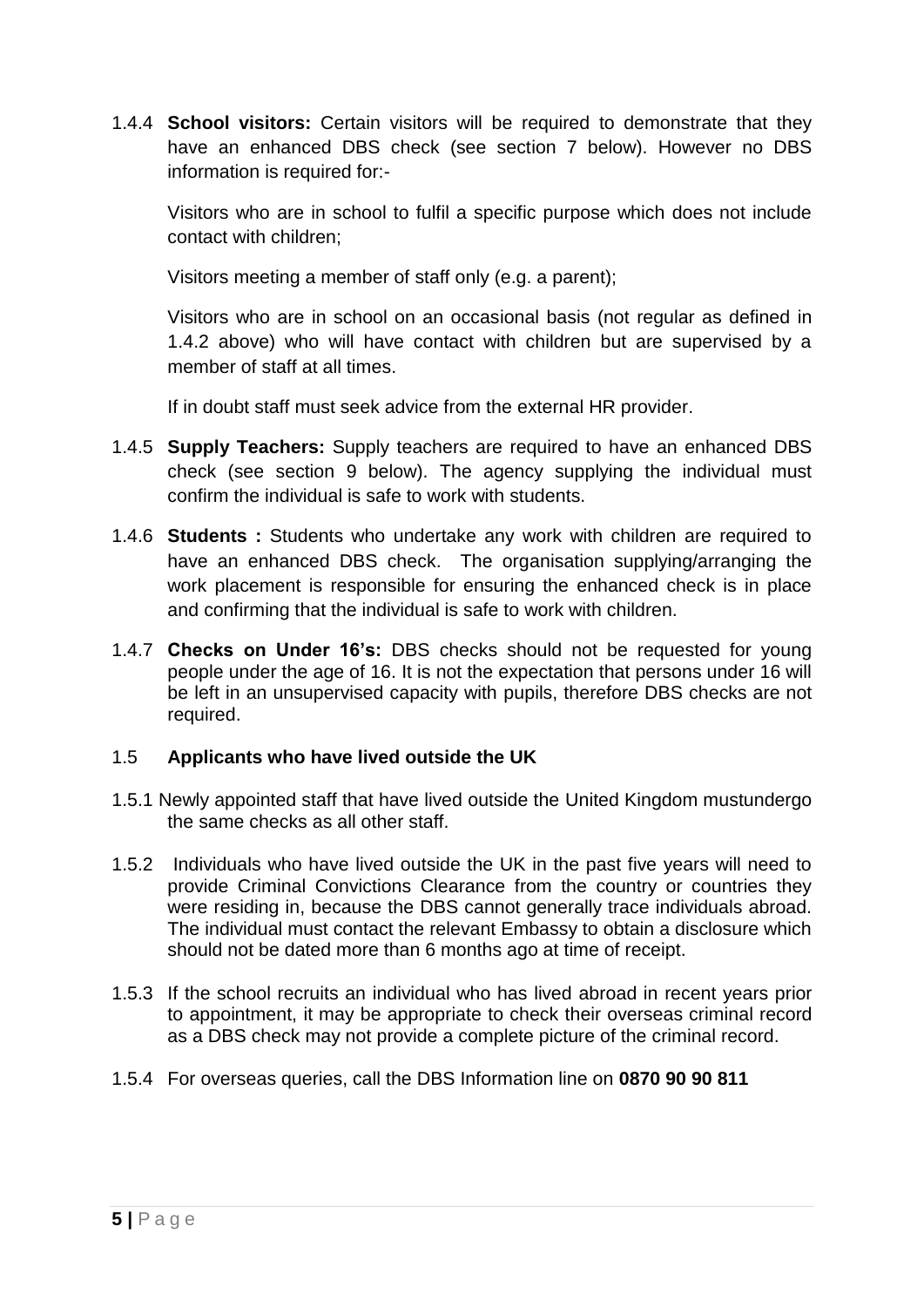## **2. Barring from specified employment**

- 2.1 The school has a duty to refer to the DBS any information where there is concern relating to harm or risk of harm to children. Referrals must be made for dismissals, or when an employee resigns because they harmed, or may harm a child. The Trust central team will support with a referral. .
- 2.1 The DBS makes fair, consistent and thorough barring decisions that are an appropriate response to the harm that has occurred, as well as the risk of harm posed.
- 2.2 It is a criminal offence to knowingly employ someone who is barred to take part in regulated activity. There are financial penalties and/or custodial sentences.

## **3. The Enhanced DBS**

- 3.1 For positions involving work with children in Regulated Activity, an Enhanced DBS check is required.
- 3.2 This will check whether someone's included in the DBS 'barred lists' of individuals who are unsuitable for working with children and adults.
- 3.3 The school will use an appropriate registered body to undertake the check. A registered body is an organisation that is likely to ask exempted questions under the Rehabilitation of Offenders Act 1974, or an umbrella body. Such a body must be registered in order to be able to countersign applications for standard and enhanced disclosures.
- 3.4 All candidates invited to a selection process will be required to declare spent and unspent convictions, cautions, reprimands and final warnings on a Self Disclosure Form. This information will be kept in a confidential sealed envelope and will be shredded for all unsuccessful candidates. The form is then destroyed once a decision regarding a candidate's suitability for the post has been made.
- 3.5 Since May 2013, certain *'protected convictions'* will be filtered out and not subject to disclosure - even in schools. A conviction is 'protected' if
	- It does not relate to a 'listed offence' such as sexual or violent offences
	- No custodial sentence was imposed
	- The individual has no other convictions (where the individual has more than one conviction, all convictions will be included on the DBS certificate)
	- It was received by a person under 18 at the time of the conviction and five and half more years have elapsed
	- it was received by a person aged 18 or over at the time of the conviction and 11 years or more has elapsed.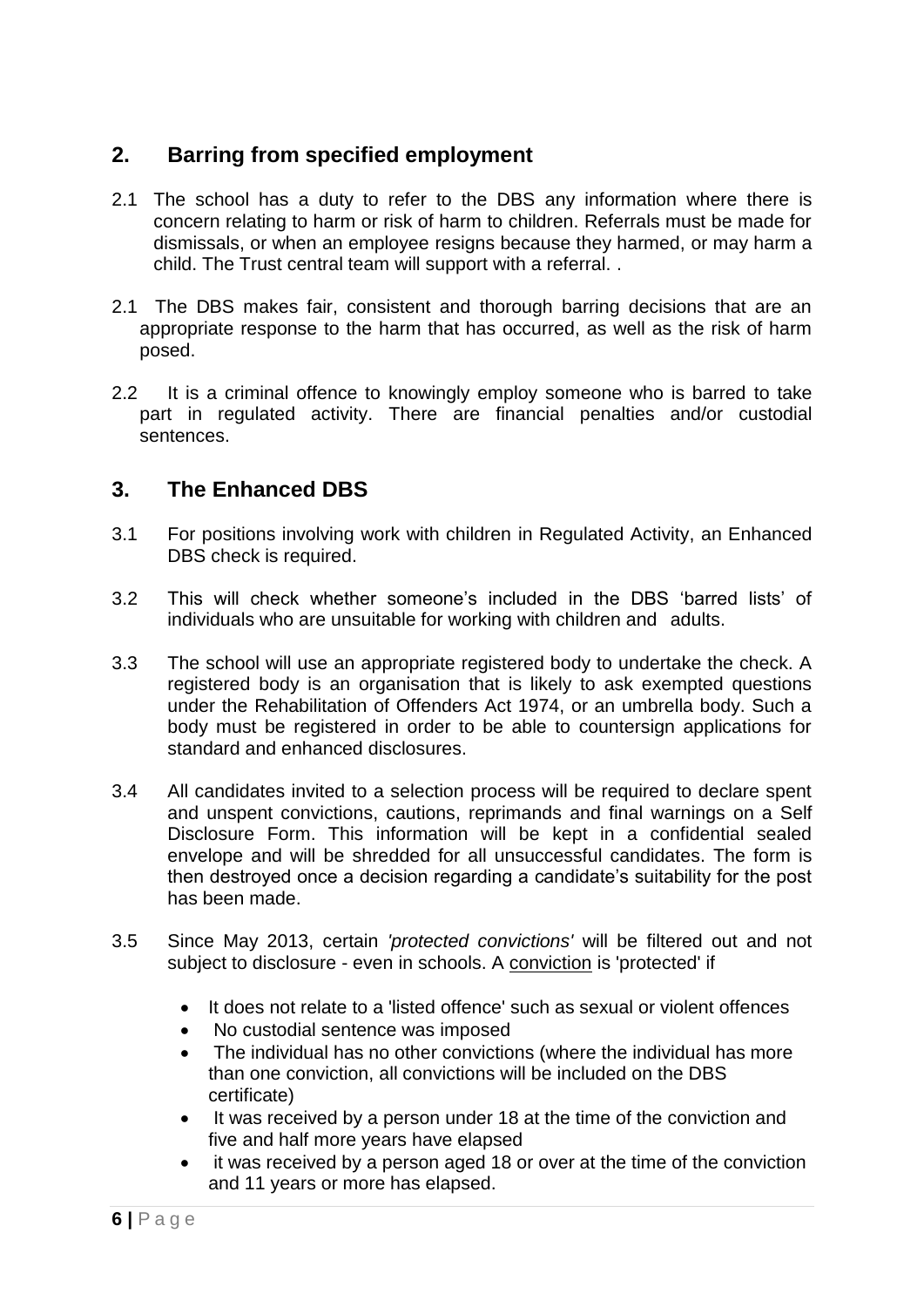A caution is a protected caution if:

- a) It does not relate to a listed offence
- b) it was given to a person under 18 at the time of the caution and two years or more have elapsed
- c) It was given to a person aged 18 or over at the time of the caution and six years or more have elapsed
- 3.6 Guidance and criteria on the filtering of these cautions and convictions can be found on the Disclosure and Barring Service website.

## **4.0 Implications for Inspire Partnership Multi Academy Trust**

- 4.1 Nominated staff within each academy/school will act as countersignatories for disclosure applications, and receive notification of a person's suitability to work with children from the registered body.
- 4.2 A disclosure will be sought for successful applicants only. This is either following interview where a provisional offer of employment has been made or where a voluntary position has been offered and accepted. Formal identity of the individual must be established prior to a disclosure certificate being sought. The countersignatory will need to see documentary evidence of identity. All identity documents are checked face-to-face in school, to prevent identity fraud and to ensure the accuracy of Disclosures.
- 4.3 Inspire Partnership Multi Academy Trust does not accept portability of DBS Disclosures obtained from another registered body unless the applicant is subscribed to the update service. Nor does it offer portability of its own Disclosures. If a new employee was previously a volunteer they must still complete a new DBS check.
- 4.4 Since June 2013 DBS certificates have been sent directly to the individual on whom the check has been carried out. Once the check is complete the Trust will receive email notification from the Registered Body. This will either state:
	- The check is complete with 'no content'; which means the check is clear, or The check is 'completed with content, please wait to view applicant certificate'; which mean the check is not clear.
- 4.5 If the DBS check is clear the school can arrange a start date . The Trust will receive a confirmation statement from their provider and the school will and record the details on their single central record.

#### **Positive Disclosures (disclosures with content)**

4.6 A positive disclosure (i.e. 'with content') from the Disclosure and Barring Service is a certificate that shows cautions, warnings or convictions, spent convictions and also unspent convictions, and for Enhanced checks, it will also show other information that a police force deems relevant to disclose based on the nature of the job that the individual will be employed to do.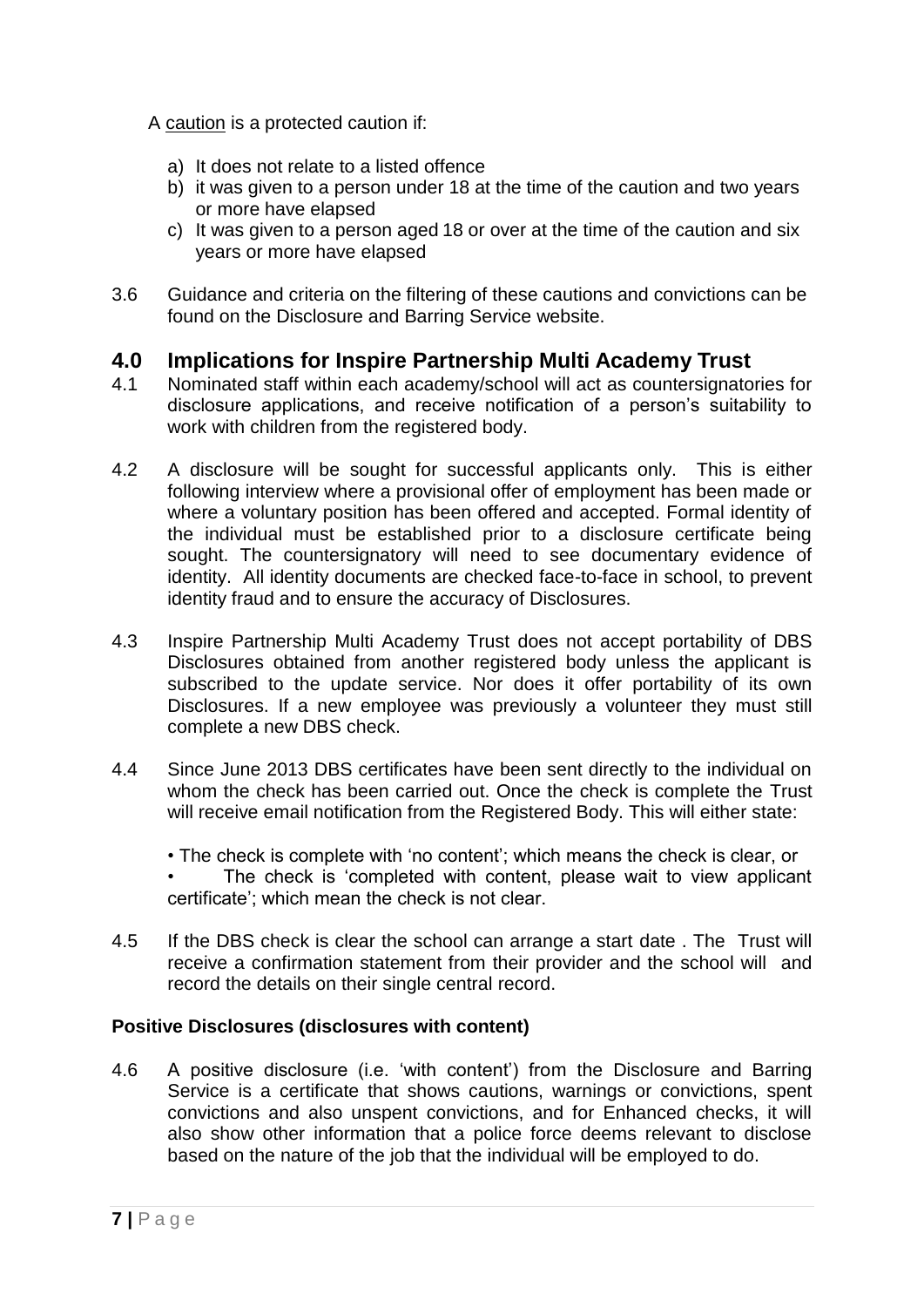- 4.7 If the certificate has 'content' the applicant must be asked to bring the certificate into the school as soon as possible so that the Headteacher can make a decision. The school must see an original copy of the disclosure certificate.
- 4.8 Before a decision is reached on whether to offer or confirm employment to an individual, the individual should be offered the opportunity to discuss the contents of the disclosure with the Headteacher in the first instance. The Headteacher's decision to appoint should be based on:
- whether they are barred from appointment
- whether the conviction is relevant to the position
- the circumstances surrounding the offence, and any explanations provided by the applicant
- the seriousness of the offence
- the length of time since the offence occurred
- whether there is a pattern to the offending behaviour, or whether it was a oneoff
- whether the applicant's circumstances have changed
- 4.9 Further discussion should take place regarding:
- whether the applicant disclosed the conviction(s)/cautions, warnings or reprimands at application or at interview stage
- the level of supervision the post-holder receive
- whether the post involves responsibility for finance or items of value
- whether the nature of the role allows the applicant to potentially re-offend
- 4.10 The Headteacher after seeking advice/supportfrom the Chief Operations Officer will make the decision about whether or not to employ the person. All positive disclosures which raise child protection issues may be discussed with the Local Authority Designated Officer (LADO) before a decision is taken. Where a decision to appoint is taken the information will be recorded on the person's file.
- 4.11 If an applicant makes a false declaration on the application form or on the form used indicated in 3.4, or anywhere else, about convictions, cautions, reprimands or final warnings (or lack of them) then the offer of employment is likely to be immediately withdrawn or an employee may be summarily dismissed.
- 4.12 The Governing body has adopted the policy on the recruitment of, and guidance on the employment of ex-offenders (see part 2).

## **5.0 Re-vetting existing staff**

It is not a statutory requirement to renew existing DBS checks. However, it is the trust's position that any staff who have a break in service will be required to undergo a new enhanced DBS check.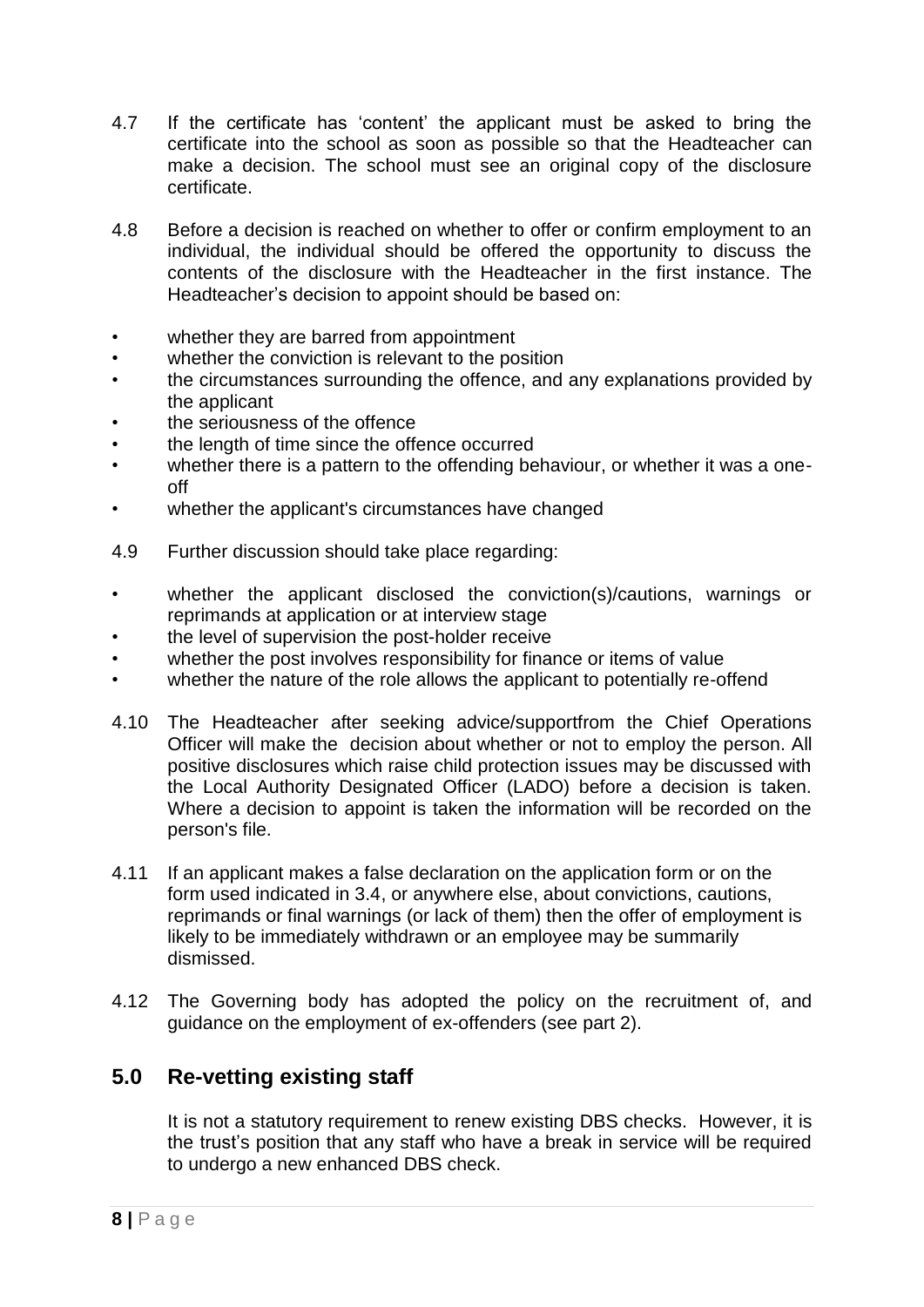All staff are required to complete a Staff Disqualification Declaration Form on an annual basis.

If an employee fails to comply with this policy, the school may commence disciplinary proceedings.

## **6.0 Employees committing an offence during employment**

- 6.1 It is the employee's responsibility to disclose any criminal convictions, cautions, reprimands or warnings that they incur during their employment with the academy, to the Headteacher. The Headteacher will then request that a risk assessment is undertaken and on receipt of this will make a decision on the appropriate steps to follow based on the type of conviction, caution, reprimand or warning the employee received and the role of the employee. The Headteacher must then inform the Chair of Governors and the Chief Operations Officer about the decision they made and the reason they made it.
- 6.2 If the employee fails to inform the Headteacher of any criminal convictions, cautions, reprimands or warnings that they incur during their employment with the school this could lead to disciplinary action being taken against them and may even result in dismissal.
- 6.3 Having a criminal record will not necessarily bar someone from working with the school; this will depend on the nature of the position and the circumstances and background of the offences.

## **7. Visitors/ Contractors/ Lettings**

#### **7.1 Visitors**

The School Business Officer is responsible for ensuring that Receptionists and Premises staff have the necessary information to ensure that all visitors are made aware of the school's commitment to safeguarding students and their responsibility as a visitor.

All visitors must be asked provide a form of identification containing a photo. Receptionists and Premises staff must ascertain the nature of people's visit unless the host member of staff have informed them prior.

- 7.2 The school will need to record details of original enhanced DBS checks for all visitors on their first visit as listed in section 1.4.
- 7.3 The individual's employer may provide these details by e-mail in advance of their first visit to the host member of staff/School Business Officer or the individual may produce their original DBS disclosure or disclosure number on their first visit along with a form of identification including a photograph. Note that individuals have the right to refuse to show their DBS disclosure because the document contains personal information to them. Staff are advised to seek advice from the external HR provider if in doubt.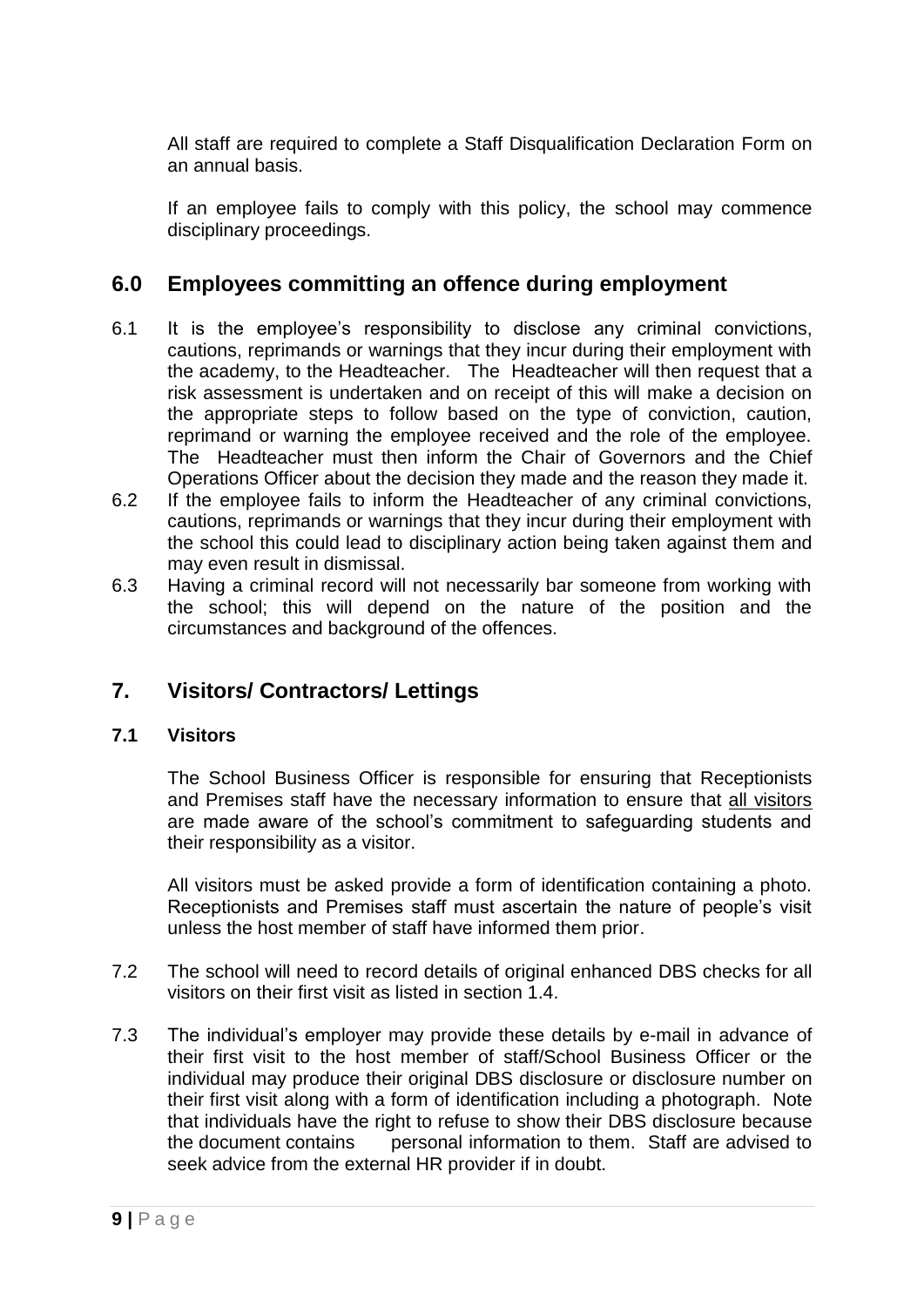- 7.4 The Receptionist or Premises staff must ask when they will be visiting the school in future and record information on the Single Central Record.
- 7.5 If a volunteer does not have a DBS check and will be undertaking regulated activity or will be unsupervised as detailed in section 1.4, the school will arrange for a DBS check to be undertaken.
- 7.6 If a visitor as described above does not have a DBS disclosure, they must be supervised by a member of staff at all times during their visits if undertaking regulated activity until proof of a DBS disclosure with no content has been provided preferably by them or their employer (DBS disclosure number, date of issue). If a disclosure has content then the same process will be followed as detailed in section 4.
- 7.7 Where DBS disclosures are shown, the details must be recorded on the school's Single Central Record.

#### 7.8 **Contractors**

Organisations that provide occasional or temporary services to the school (but not related to teaching, training or supervision of students) are no longer eligible for DBS checks. It is not the expectation that maintenance workers for example are asked for evidence of DBS checks as it is expected that they would not be allowed to walk around the school unaccompanied, however details of the schools expectations of contractors will be covered in the written agreement. Contractors visiting schools to carry out repairs, servicing or other short term work should be escorted to their working areas and appropriately monitored during their presence on site. The site area of works must be clearly defined and segregated from general access, for health and safety reasons. They should be instructed not to encourage or enter into communication with pupils.

Generally it will not be necessary, providing the above procedures are followed, to obtain Disclosure information from the DBS for operatives working on site. There may be situations that fall outside the scope of the above and in these circumstances a risk assessment should be carried out to determine what measures may be appropriate.

#### **7.9 Lettings**

The designated member of staff responsible for managing lettings must ensure the Lettings Agreement is adopted as appropriate which includes the requirements in terms of safe guarding children.

#### **8. Record Keeping**

8.1 As part of an Ofsted inspection, inspectors will want to view the school's single central record of recruitment checks. It is therefore important that such a record is kept and maintained. A school is expected to have a record of: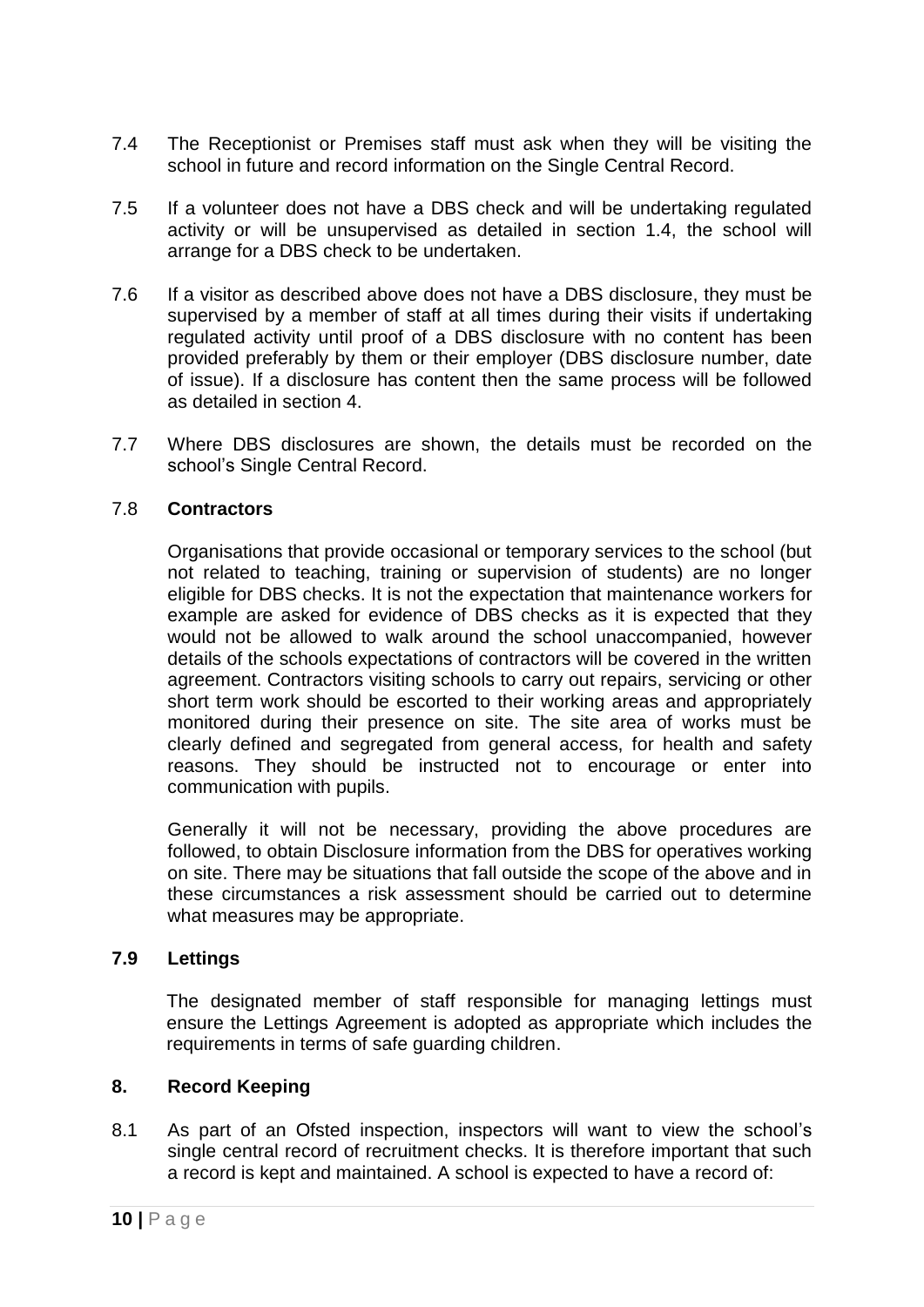- All staff employed to work at the school;
- Staff employed as supply whether employed directly or through anagency;
- Other staff who work in regular contact with children such as volunteers orspecialist instructors.
- 8.2 The record must indicate whether or not the following checks have been completed:
	- An Identity check:
	- Qualifications legally required;
	- Enhanced DBS (including barred list check);
	- A prohibition from teaching / prohibition from management;
	- Right to work in the United Kingdom;
	- A check of professional qualifications
	- Overseas checks where appropriate.
- 8.3. The record should also indicate the date on which each check was completed or the relevant certificate obtained and who carried out the check.
- 8.4. The date of the DBS check should be recorded on the central record of preemployment checks. The relevant person should place a copy of the email received from the Registered Body (who supplies the DBS information) that confirms whether or not the disclosure is clear on the employee's file. If the disclosure was not clear and a risk assessment was completed, a copy of the risk assessment should also be kept on the employee's file. These documents should be retained permanently on file.
- 8.5 The school must record data indefinitely on the Single Central record until further guidance is provided about how long someone's details should be retained for.
- 8.6 The Central Record must be secure and password protected, accessible only by the relevant members of staff.
- 8.7 The School Business Officer must ensure the Central Record is accurate and up to date.

#### **9 Agency Agreements**

- 9.1 The school must have a written agreement with all recruitment agencies that includes the requirements from the agencies in terms of vetting and barring.
- 9.2 Before engaging supply staff provided by a supply agency, the school must obtain written confirmation from the agency that all necessary pre employment checks have been carried out and are satisfactory as follows:
	- Undertaken a standardised, personal face-to-face interview with the applicant and checked the teacher reference number and qualifications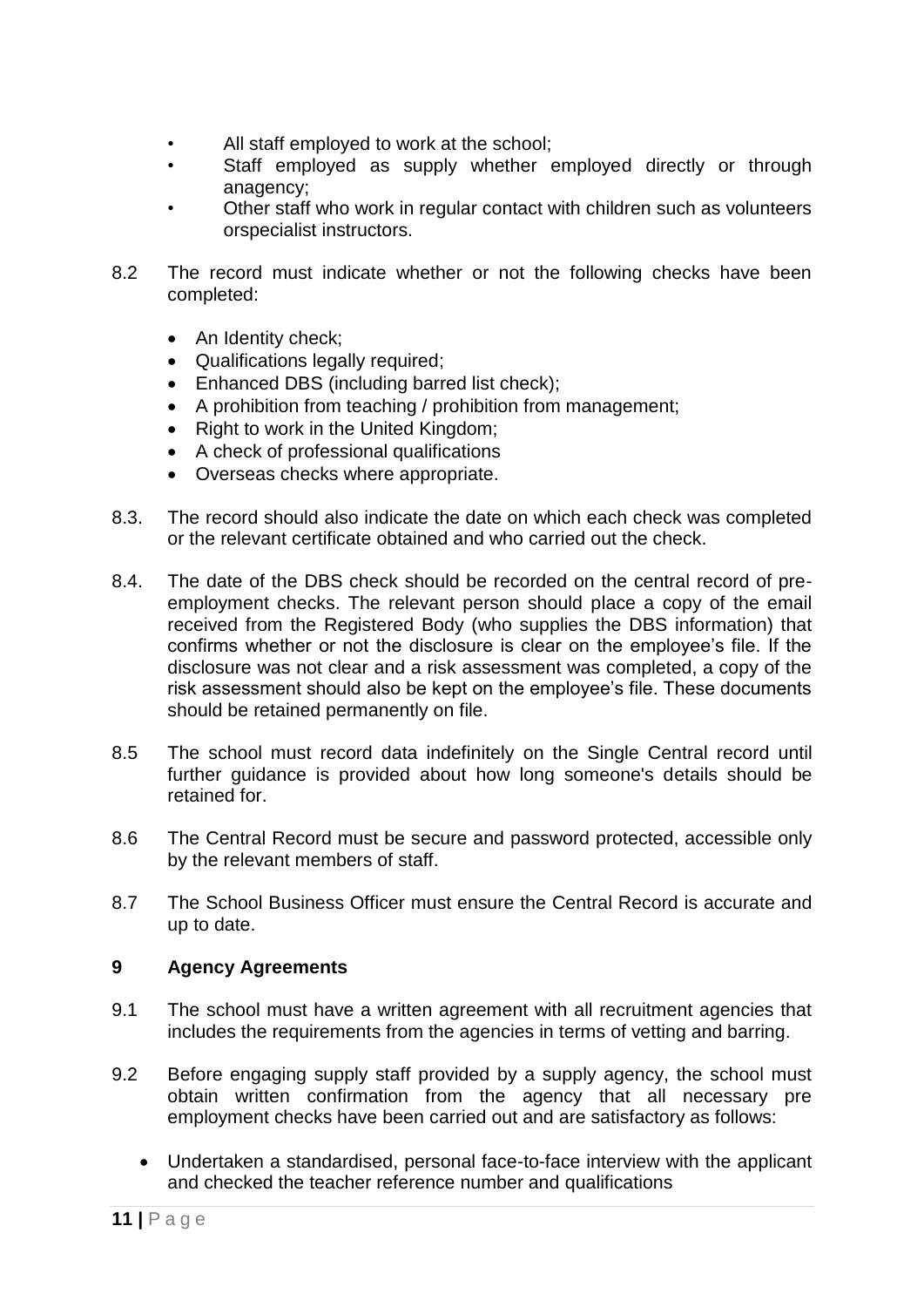- Confirmed identity in line with acceptable documents approved by the Criminal Records Bureau
- Confirmed proof of address from two independent documents
- Confirmed right to work in the United Kingdom, and obtained all necessary entry clearance certificates, work permits and immigration documents
- Obtained an enhanced DBS check and confirmed in writing that the individual is suitable to work in regulated activity with students
- Obtained a NCTL (prohibition) check on the Employer Access service
- Obtained, for all candidates from abroad, a current police clearance from their country of residence
- Conducted standardised Risk Assessments on applicants with disclosures on their DBS or foreign police clearance
- Not compulsory but best practice, asked candidates (at verbal vetting stage, on the written application form, and at interview) to declare any convictions, cautions or reprimands, warnings or bind-overs which they have occurred, including any that would be regarded as 'spent'
- Conducted a barred list check on all surnames used, and updated annually
- Applied for, received, and verified two satisfactory and current references, as follows:

Reference 1: from a child-care environment, covering a minimum of six week's work which can be confirmed by a credible referee; and

Reference 2: the candidate's most recent employment reference.

If a candidate has previously had experience working with children, at least one reference must provide that the candidate is suitable to work with children, that there have been no allegations or investigations with regard to their behaviour towards children and that there has been no disciplinary action taken relating to their suitability to work with children.

- Verified any gaps in the applicant's work history
- 9.3 Before placing any candidate in school, the agency must confirm in writing that the checks as above have been completed.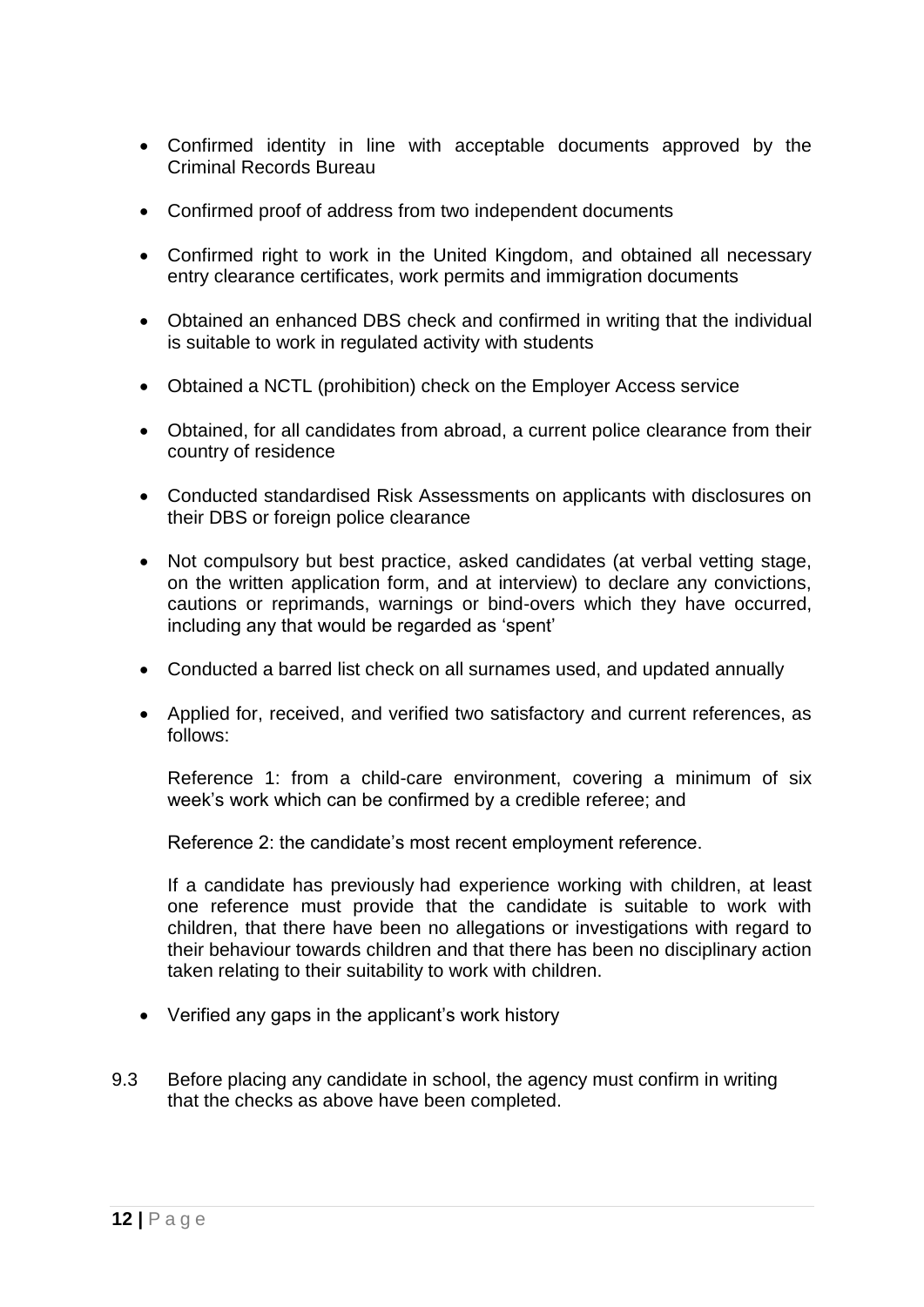## **PART 2:**

## **Policy on the Recruitment of Ex-Offenders**

As an organisation assessing applicants' suitability for positions which are included in the Rehabilitation of Offenders Act 1974 (Exceptions) Order using criminal record checks processed through the Disclosure and Barring Service (DBS), The Inspire Partnership Multi Academy Trust complies fully with the Code of Practice and undertakes to treat all applicants for positions fairly.

The Trust undertakes not to discriminate unfairly against any subject of a criminal record check on the basis of a conviction or other information revealed.

The Trust can only ask an individual to provide details of convictions and cautions that the academy are legally entitled to know about. Where a DBS certificate at either standard or enhanced level can legally be requested (where the position is one that is included in the Rehabilitation of Offenders Act 1974 (Exceptions) Order 1975 as amended) and where appropriate Police Act Regulations (as amended), The academy can only ask an individual about convictions and cautions that are not protected.

All posts involving direct contact with children are exempt from the Rehabilitation of Offenders Act 1974. However, amendments to the exceptions order 1975 (2013 & 2020) provide that certain spent convictions and cautions are 'protected'. These are not subject to disclosure to employers and cannot be taken into account. Guidance and criteria on the filtering of these cautions and convictions can be found on the Ministry of Justice website.

The Trust is committed to the fair treatment of its staff, potential staff or users of its services, regardless of race, gender, religion, sexual orientation, responsibilities for dependants, age, physical/mental disability or offending background.

The Trust actively promotes equality of opportunity for all with the right mix of talent, skills and potential and welcome applications from a wide range of candidates, including those with criminal records. The schools select all candidates for interview based on their skills, qualifications and experience.

Shortlisted candidates will be asked to provide details of all unspent convictions and those that would not be filtered, prior to the date of interview. You may be asked for further information about your criminal history during the recruitment process. If your application is successful, this self-disclosure information will be checked against information from the Disclosure and Barring Service before your appointment is confirmed.

An application for a criminal record check is only submitted to DBS after a thorough risk assessment has indicated that one is both proportionate and relevant to the position concerned. All employees at Inspire Partnership Multi Academy Trust are required to have a DBS check. All application forms, and job adverts will contain a statement that an application for a DBS certificate will be submitted in the event of